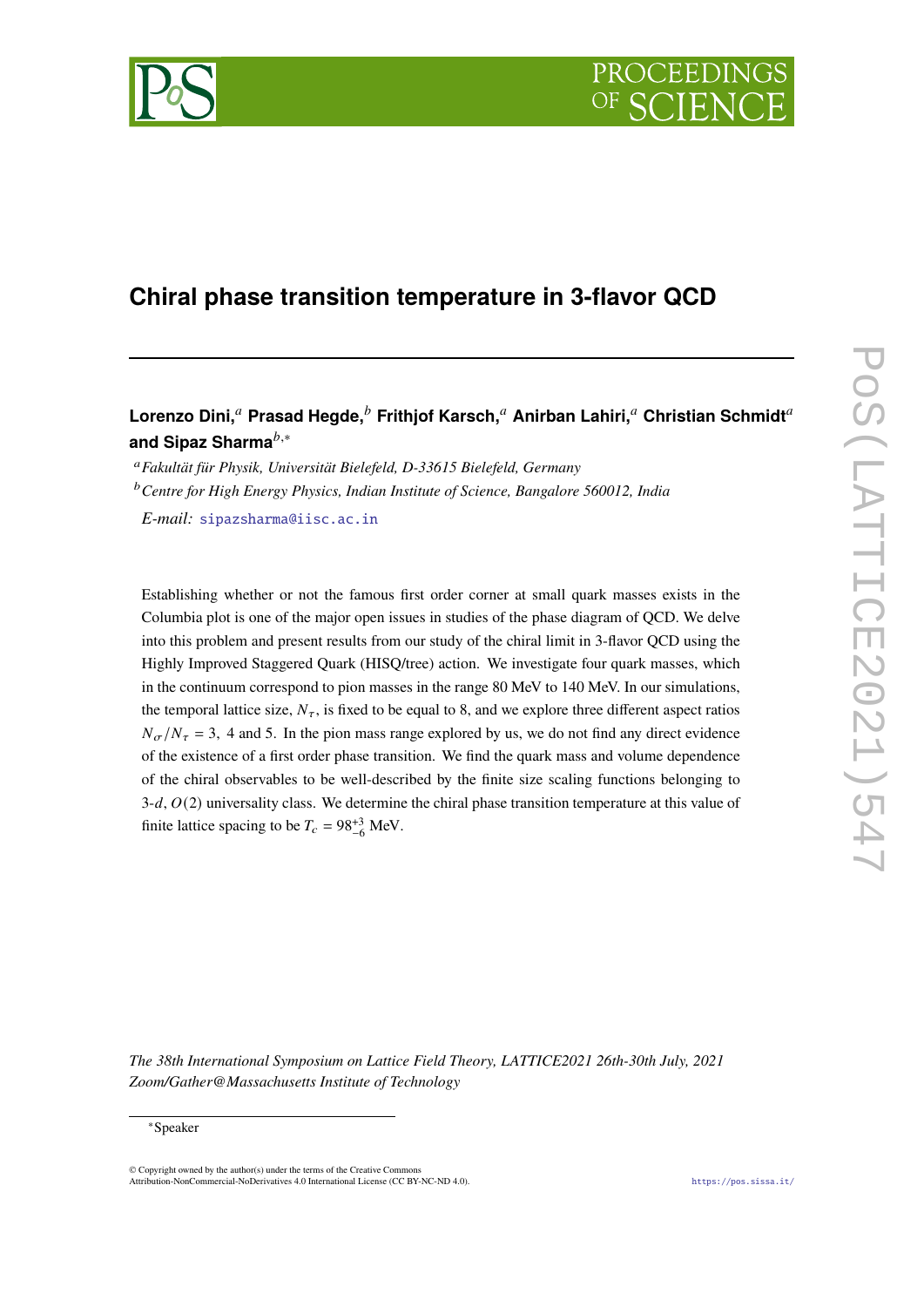#### **1. Introduction**

In QCD, for the case of  $n_f$  massless quark flavors, left- and right-handed quarks transform under independent global  $SU(n_f)$  symmetries. This symmetry group given by,  $SU(n_f)_L \times SU(n_f)_R$ , at low temperature gets spontaneously broken down to the diagonal subgroup  $SU(n_f)_V$ . This work is an investigation of the restoration of this spontaneously broken symmetry as a function of the temperature when  $n_f = 3$ . The nature of the QCD chiral phase transition as a function of the number of light flavors and the value of the quark masses has been the subject of intense and ongoing study ever since the first work of Pisarski and Wilczek [\[1\]](#page-8-0). The transition is expected to become first order when number of massless flavors is greater than or equal to 3. Our interest lies in the lower-left corner as well as the diagonal sketched in the well-known Columbia plot [\[2\]](#page-8-1).

Lattice QCD calculations in the past performed using staggered fermions, find first order transitions with unimproved gauge and fermion actions [\[3\]](#page-8-2), however, the bounds on the critical mass show a strong cut-off and discretization scheme dependence [\[4\]](#page-8-3). In calculations using HISQ action, no direct evidence for a first order transition on lattices with temporal extent  $N<sub>\tau</sub> = 6$  has been found, and a bound on the pseudoscalar Goldstone mass, above which no first order transition exists, has been estimated to be  $m_{\pi}^c \approx 50$  MeV [\[5\]](#page-8-4). In calculations with  $O(a)$  improved Wilson fermions [\[6\]](#page-8-5), first order transitions have been found at non-zero values of the quark masses and the bound on the critical mass is weaker,  $m_{\pi}^c \le 110$  MeV. This bound, however, also is consistent with a continuous transition in the continuum limit [\[6,](#page-8-5) [7\]](#page-8-6).

A recent analysis of the order of the chiral transition as function of the number of flavors, performed with staggered fermions and extrapolated to the continuum limit [\[7\]](#page-8-6), suggests that the chiral phase transition in 3-flavor QCD is second order, which is in contrast to RG analyses. However, as has been pointed out, such analyses are based on a Landau-Ginsburg effective action for the order parameter, which is arrived at by integrating out all gauge degrees of freedom. The role of gauge fluctuations, however, is subtle and may also influence the order of the chiral phase transition [\[8,](#page-8-7) [9\]](#page-9-0). It also has been argued that a  $\phi^6$  contribution to the effective Lagrangian for the order parameter may be of relevance and may allow for a second order chiral phase transition to occur in QCD with number of massless flavors being larger than two [\[7\]](#page-8-6). A continuous transition in the chiral limit of 3-flavor QCD thus may not be ruled out entirely. Ref [\[10\]](#page-9-1) is a study of  $n_f = 4$ flavors, which avoids the complication associated with rooting in staggered fermions. The results found in this unrooted study are qualitatively similar to the 3-flavor case. This provides further support to the studies based on staggered fermions, and to the possibility that the 3-flavor chiral phase transition is not first order.

The paper is organized as follows. In the next section we present simulation details. Section 3 introduces the chiral observables for 3-flavor QCD. Section 4 summarizes basic relations needed for our discussion of finite size scaling (FSS) analysis of chiral observables. In section 5 we present our results for the chiral order parameter and its susceptibility. In section 6 we finally present our results for the extraction of 3-flavor chiral phase transition temperature,  $T_c$ , from the FSS analysis of the observables constructed using chiral order parameter and its susceptibility as well as from the pseudocritical temperatures for various combinations of quark masses and volumes. We give our conclusions in section 7.

Full Details of our project can be found in our paper [\[11\]](#page-9-2).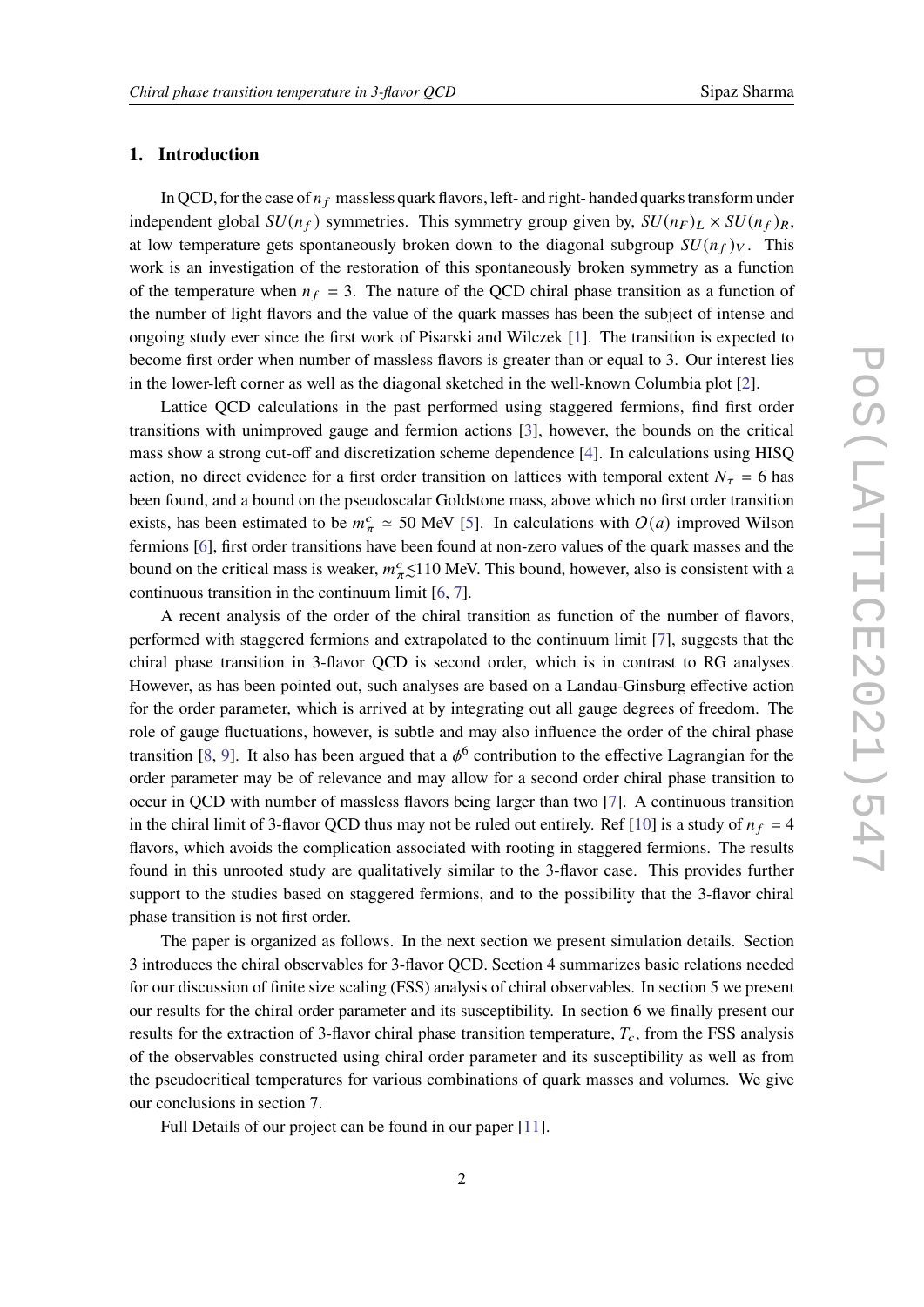#### **2. Simulation Details**

In our lattice QCD simulations with three degenerate flavors, we used HISQ action and a treelevel improved Symanzik gauge action. The temporal extent of all our lattices was fixed at  $N<sub>\tau</sub> = 8$ , while the spatial extent was chosen to be one of  $N_{\sigma} = 24, 32$  or 40. In order to take into account the finite-size effects, we performed calculations at a given quark mass for at most two different values of  $N_{\sigma}$ . The larger one is chosen such that  $m_{\pi}L \geq 3$  in the region of the pseudocritical temperatures.

We used the Bielefeld GPU code [\[12\]](#page-9-3) to generate around 10,000-50,000 hybrid Monte Carlo trajectories separated by 0.5 Time Units (TU) for  $N_{\sigma} = 40$ , and 1 TU for the smaller volumes. These data sets have been generated in 10 independent streams that have been decorrelated initially using about 200 trajectories. The RHMC (Rational Hybrid Monte Carlo) algorithm [\[13,](#page-9-4) [14\]](#page-9-5) was used to generate the configurations and the molecular dynamics step sizes were tuned to achieve acceptance rates of about 60-80%. We saved gauge field configurations after every 5th TU and performed calculations of various chiral observables on these configurations.

We generated data sets for different values of the quark masses at up to 17 values of the temperature in the range 110 MeV  $\leq T \leq 170$  MeV. To choose masses for three light degenerate quark flavors, we used the line of constant physics (LCP) determined in Ref. [\[15\]](#page-9-6) for the case of (2+1) flavor QCD. This LCP defines the value of the strange quark mass,  $m_s^{\text{phys}}(\beta)$ , as a function of the gauge coupling  $\beta$ . It is tuned to its physical value by demanding the mass of the fictitious  $\eta_{s\bar{s}}$  meson to stay constant on this LCP. We choose four different sets of three degenerate light quark masses,  $m_q$ , as a fraction of  $m_s^{\text{phys}}(\beta)$ , corresponding to  $m_q = H m_s^{\text{phys}}(\beta)$ , with  $H = 1/27, 1/40, 1/60$  and 1/80. We used  $f_K$  scale setting given in Ref. [\[16\]](#page-9-7) to set the temperature scale, with  $f_K = 156.1/\sqrt{2}$ MeV being the kaon decay constant.

#### **3. Chiral observables**

On each saved gauge field configuration, we calculated the chiral condensate,  $\langle \bar{\psi} \psi \rangle$ , and its susceptibility,  $\chi_{\text{tot}}$ , which are obtained from the free energy density of 3-flavor QCD,  $f(T, m_q)$  =  $-(T/V)$  ln  $Z(T, V, m_q)$ , as first and second derivative with respect to the quark mass  $m_q$ .  $Z(T, V, m_q)$ is the QCD partition function for  $n_f$  degenerate quark flavors. The chiral susceptibility is represented in terms of disconnected,  $\chi_{\text{disc}}$ , and connected,  $\chi_{\text{con}}$  contributions,  $\chi_{\text{tot}} = \chi_{\text{disc}} + \chi_{\text{con}}$ . These chiral observables are given in terms of the inverse of the staggered fermion matrix,  $D_q(m_q)$ , and its higher powers.

<span id="page-2-0"></span>
$$
\langle \bar{\psi}\psi \rangle = -\frac{1}{N_{\sigma}^{3}N_{\tau}} \frac{\partial \ln Z}{\partial m_{q}} = \frac{n_{f}}{4N_{\tau}N_{\sigma}^{3}} \langle trD_{q}^{-1} \rangle ,
$$
  
\n
$$
\chi_{\text{tot}} = \frac{\partial \langle \bar{\psi}\psi \rangle}{\partial m_{q}} ,
$$
  
\n
$$
\chi_{\text{disc}} = \frac{1}{N_{\tau}N_{\sigma}^{3}} \left(\frac{n_{f}}{4}\right)^{2} \left( \langle tr^{2}D_{q}^{-1} \rangle - \langle trD_{q}^{-1} \rangle^{2} \right),
$$
  
\n
$$
\chi_{\text{con}} = -\frac{n_{f}}{4N_{\tau}N_{\sigma}^{3}} \langle trD_{q}^{-2} \rangle .
$$
 (1)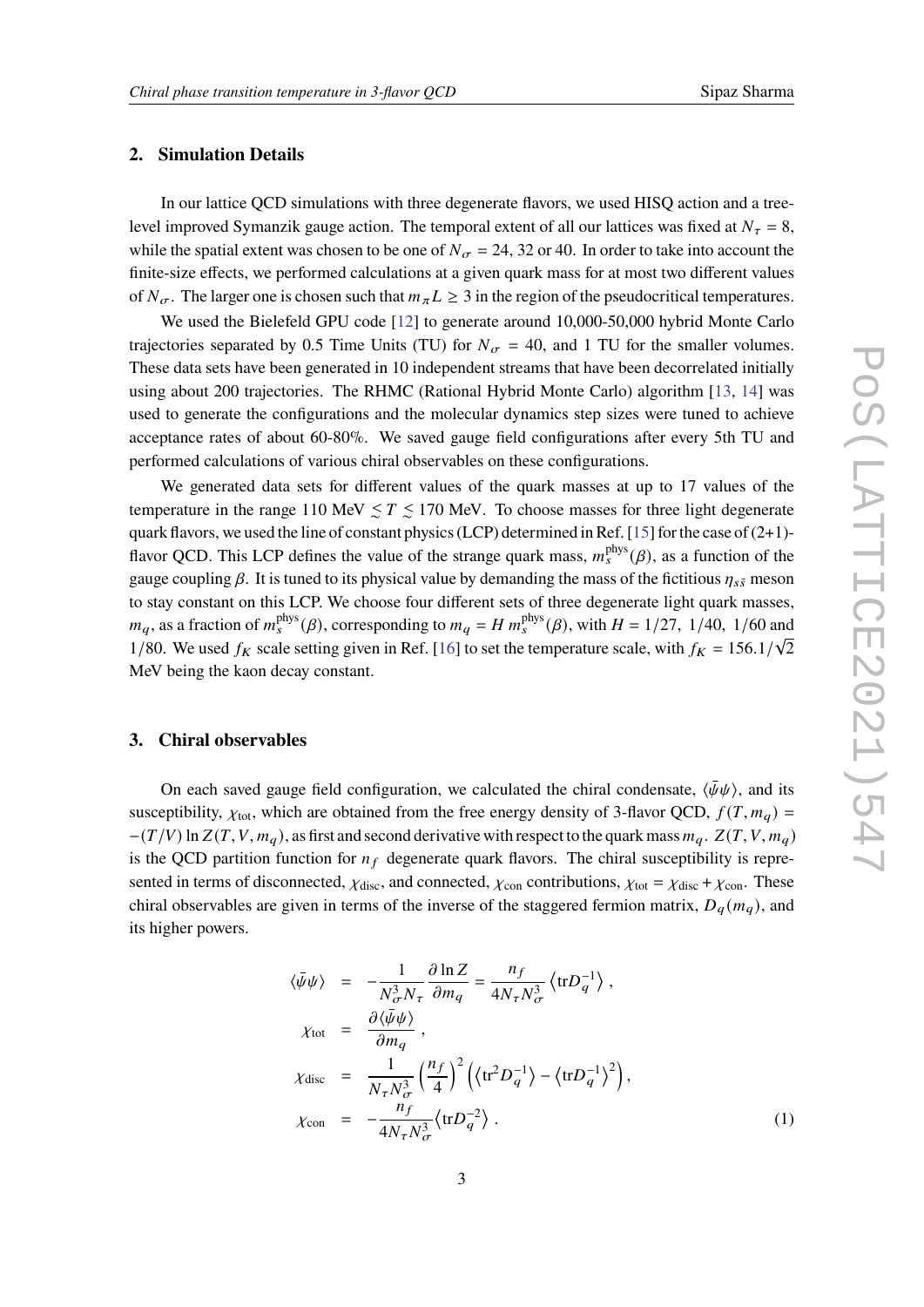We evaluate traces in the above equations using 100 Gaussian random vectors. After calculating the traces on each saved configuration, the observables were calculated by dividing the total number of configurations into 10 bins and using the jackknife procedure.

### **4. Scaling and finite-size scaling of chiral observables**

Spontaneously broken symmetry restoration is generally associated with the phase transitions. Therefore, one should investigate the 3-flavor chiral transition in QCD from the lens of scaling analysis. As we are currently analyzing the chiral limit at fixed values of the cut-off, the universality class of 3-dimensional- $O(2)$  symmetric models would be appropriate, while the  $Z(2)$  universality class is of relevance, if a second order phase transition occurs at a small value of the quark mass,  $m_q^c$ . In the vicinity of a critical point,  $(T_c, m_a^c)$ , the thermodynamic free energy,  $f(T, m_q)$ , can be resolved into singular and regular contributions,  $f(T, m_q) = f_s(T, m_q) + f_r(T, m_q)$ . The temperature and quark mass dependence of  $f_s(T, m_q)$  is expressed in terms of a universal scaling function,  $f_f(z)$ , which is characteristic for a particular universality class. Thus we have

$$
f_s(T, m_q) = h_0 h^{1+1/\delta} f_f(z) , \quad z = t/h^{1/\beta \delta} ,
$$
 (2)

with  $t$  and  $H$  being dimensionless variables constructed from the temperature  $T$  and quark mass  $m_q$ ,

$$
t = \frac{1}{t_0} \frac{T - T_c}{T_c} , \quad h = \frac{1}{h_0} \frac{m_q - m_q^c}{m_s^{\text{phys}}} \equiv \frac{H - H_c}{h_0}.
$$
 (3)

The constants  $\beta$  and  $\delta$  are critical exponents of the 3-d,  $O(2)$  universality class for which we use [\[17\]](#page-9-8),  $\beta = 0.3490$ ,  $\delta = 4.7798$ , while  $t_0$  and  $h_0$  are non-universal constants that are introduced to fix the overall normalization of the order parameter  $M$  [\[18\]](#page-9-9).

For small quark masses, in the vicinity of the chiral transition temperature,  $T_c$ , the dominant contributions to the order parameter M and its susceptibility  $\chi_M$  arise from the singular part of the free energy. Scaling relations for these observables are then obtained by taking derivatives of  $f_s(z)$ with respect to  $H$ . We have

<span id="page-3-0"></span>
$$
M(T, m_q) = -\frac{\partial f_s}{\partial H} = h^{1/\delta} f_G(z) , \qquad (4)
$$

and

<span id="page-3-1"></span>
$$
\chi_M(T, m_q) = \frac{\partial M}{\partial H} = \frac{h^{1/\delta - 1}}{h_0} f_\chi(z) , \qquad (5)
$$

respectively. Here  $f_G(z)$  and  $f_{\chi}(z)$  are also universal functions of the scaling variable z, that can be obtained from  $f_f(z)$ . Both these functions have been determined numerically using high-statistics Monte Carlo simulations for the 3-d,  $O(2)$  and  $O(4)$  universality classes [\[17,](#page-9-8) [19](#page-9-10)[–21\]](#page-9-11). We will make use of the implicit parameterization provided for these functions for the  $O(2)$  case in Ref. [\[22\]](#page-9-12). We use chiral observables defined in Eq. [1,](#page-2-0) and the strange quark mass  $m_s^{phys}(\beta)$  for multiplicative renormalization of the chiral observables to define the order parameter,  $M$ , and its susceptibility,  $\chi_M$  as,

$$
M = m_s^{\text{phys}} \langle \bar{\psi} \psi \rangle / f_K^4 ,
$$
  

$$
\chi_M = \frac{\partial M}{\partial H} = \left( m_s^{\text{phys}} \right)^2 \chi_{\text{tot}} / f_K^4 .
$$
 (6)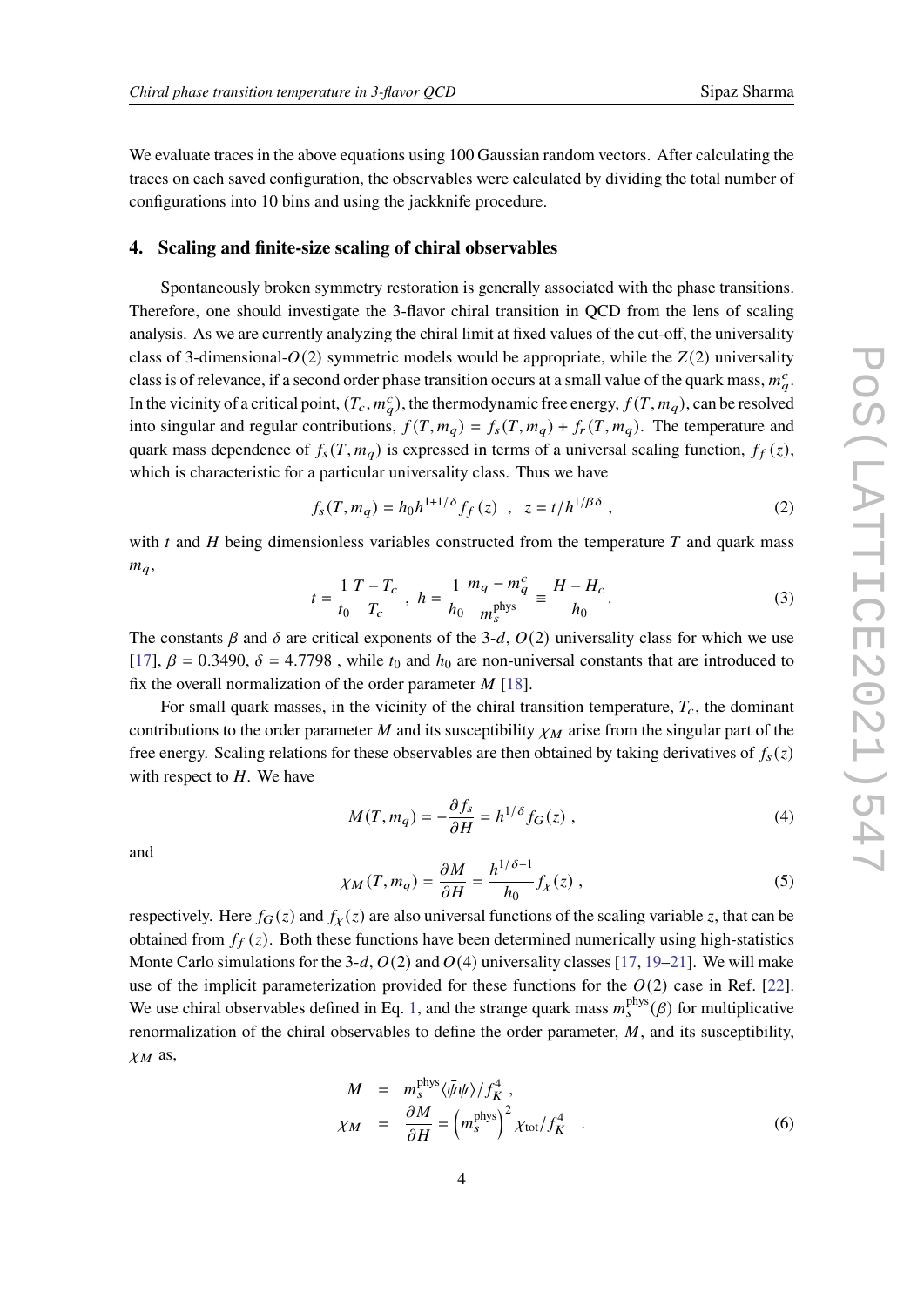Note that both order parameter, and its susceptibility contain the additive divergence due to UV contribution. It is possible to define a quantity,  $M_{\chi} = M - H\chi_M$ , which in the scaling regime is devoid of any regular contribution linear in  $H$  as well as of the divergent UV contributions. In terms of scaling functions it becomes,

$$
M_{\chi} = h^{1/\delta} \left( f_G(z) - f_{\chi}(z) \right) \tag{7}
$$

 $M_{\chi}$  is just the difference between transverse and longitudinal susceptibilities multiplied by the symmetry breaking field. At high temperatures, it vanishes as  $M_{\chi} \sim H^3$ ; at low temperatures, it Equals the order parameter *M* at  $H = 0$  but receives different corrections at  $O(\sqrt{H})$ .

From Eqs. [\(4\)](#page-3-0) and [\(5\)](#page-3-1), it can be readily seen that sufficiently close to  $m_q^c$ ,  $f_r(T, m_q)$  can be ignored, therefore,

<span id="page-4-0"></span>
$$
\frac{(H - H_c)\chi_M(0, h)}{M(0, h)} = \frac{f_\chi(0)}{f_G(0)} = \frac{1}{\delta} \quad , \tag{8}
$$

irrespective of the quark mass  $m_q$ . Curves for different quark masses will have a unique crossing point at  $T = T_c$ .

In addition to regular contributions, Eq. [\(8\)](#page-4-0) also receives corrections when the system size L is finite. Then the scaling functions  $f_G(z)$  and  $f_{\chi}(z)$  in Eqs. [\(4\)](#page-3-0) and [\(5\)](#page-3-1) must be replaced by the corresponding Finite-Size Scaling (FSS) functions  $f_{G,L}(z, z_L)$  and  $f_{\chi,L}(z, z_L)$ . Here  $z_L$  =  $L_0/Lh^{\nu/\beta\delta}$  is a second scaling variable and  $\nu = \beta(\delta + 1)/d$  with  $d = 3$  is the critical exponent controlling the divergence of the correlation length at the critical point.  $L_0$  is another non-universal constant that can be fixed through a normalization condition [\[23\]](#page-9-13). In the thermodynamic limit  $(L \to \infty)$  the finite size scaling functions,  $f_{G,L}(z, z_L)$  and  $f_{\chi,L}(z, z_L)$ , go over to their infinitevolume equivalents  $f_G(z) \equiv f_{G,L}(z, 0)$  and  $f_{\chi}(z) \equiv f_{\chi,L}(z, 0)$ .

The infinite and finite volume scaling functions have been determined for the  $3-d$ ,  $O(2)$  and  $O(4)$  cases [\[22,](#page-9-12) [23\]](#page-9-13). In our FSS analysis we use a rational polynomial parameterization of the FSS functions [\[24\]](#page-9-14) similar to what has been used also for the analysis of FSS in  $O(4)$  spin models [\[23\]](#page-9-13)

As we will see, the observed transition is a crossover for all the quark masses that we studied. According to the standard picture of the phase diagram [\[2\]](#page-8-1), this transition should turn into a first order phase transition if the quark mass is less than a certain value  $m_q < m_q^c$ . For  $m_q = m_q^c$  then, the transition will be second order belonging to the 3-d,  $Z(2)$  universality class. If on the other hand, the expected first order region is absent, then the transition will be second order belonging to the 3-d,  $O(2)$  universality class in the three-flavor chiral limit for fixed  $N_{\tau}$ . Since we did not find any evidence of a non-zero critical quark mass  $m_q^c$  in our study, we will assume  $m_q^c = 0$  in the following and use the  $O(2)$  scaling functions for the rest of this work.

#### **5. Chiral order parameter and its susceptibility**

We present our results for the chiral order parameter,  $M$ , and its susceptibility,  $\chi_M$ , calculated on lattices with temporal extent  $N_{\tau} = 8$ , in Fig. [1.](#page-5-0) The order parameter M varies rapidly but smoothly, starting from a high value and decreasing to a low value over the temperature range considered here. For a given 3-flavor quark mass, we observe that the temperature range corresponding to the most rapid change in M, contains the peak of the chiral susceptibility,  $\chi_M$ . Except for the case  $H = 1/60$  $H = 1/60$  $H = 1/60$ , we show in Fig. 1 results for two different volumes. While the volume dependence is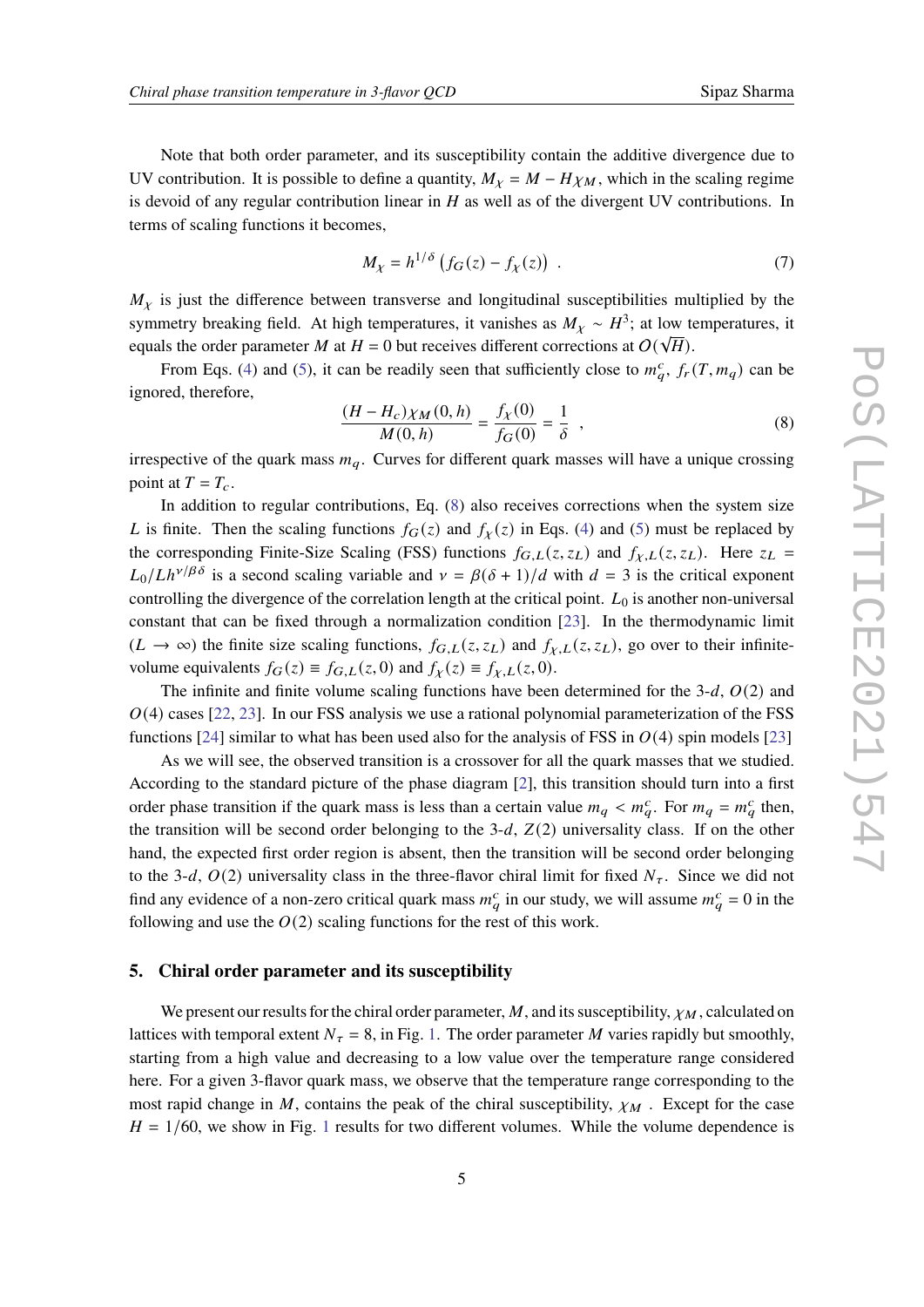<span id="page-5-0"></span>

**Figure 1:** Results for the order parameter M (left) and its susceptibility  $\chi_M$  (right) as a function of temperature for all quark masses and volumes.

negligible in  $M$  and  $\chi_M$  slightly above the corresponding pseudo-critical temperatures, evidence for a characteristic volume dependence is seen at smaller temperatures. In fact, contrary to what would be expected at or close to a second or first order phase transition, we see no increase in the peak height of  $\chi_M$  with increasing volume. Instead we observe a slight decrease of the peak height of  $\chi_M$  and a shift of the peak position towards larger temperatures as the volume is increased. At the same time the peak becomes more pronounced with increasing volume. This behavior is reminiscent of the finite volume effects known from an analysis of finite size scaling functions in 3-d,  $O(N)$  symmetric spin models [\[22,](#page-9-12) [23\]](#page-9-13).

In Fig. [2](#page-5-1) we show the chiral order parameter as function of  $H$  for several values of the temperature. As can be seen, for  $T \geq 140$  MeV, the order parameter depends linearly on the quark mass and extrapolates smoothly to zero for  $H \rightarrow 0$ . At lower temperatures the quark mass dependence of the location of the maximum in  $\chi_M$  suggests that in the chiral limit all our calculations correspond to a range of temperatures in the chirally symmetric phase.



<span id="page-5-1"></span>**Figure 2:** The chiral order parameter  $M$  as function of  $H$  at fixed temperature. Lines show fits to the ansatz  $M = AH^e$ . The inset shows results for the fit parameter  $e$ .

For a first analysis of the quark mass dependence of  $M$ , we thus fitted the data on the largest lattices available to an ansatz,  $M = AH^e$ . Results for the exponent *e* are shown in the inset of this figure. Within errors it is consistent with unity for  $T \geq$ 140 MeV and decreases continuously with decreasing temperature. At the lowest temperature,  $T \approx 110$  MeV, we find  $e \approx 0.27$ , which is larger but compatible with the exponent one expects to find at a critical point belonging to the 3-dimensional  $O(2)$  or  $Z(2)$ universality classes, i.e.  $e \equiv 1/\delta \approx 0.21$ . If we will go further down in the temperature range, we will hit the expected value for the exponent  $e$ .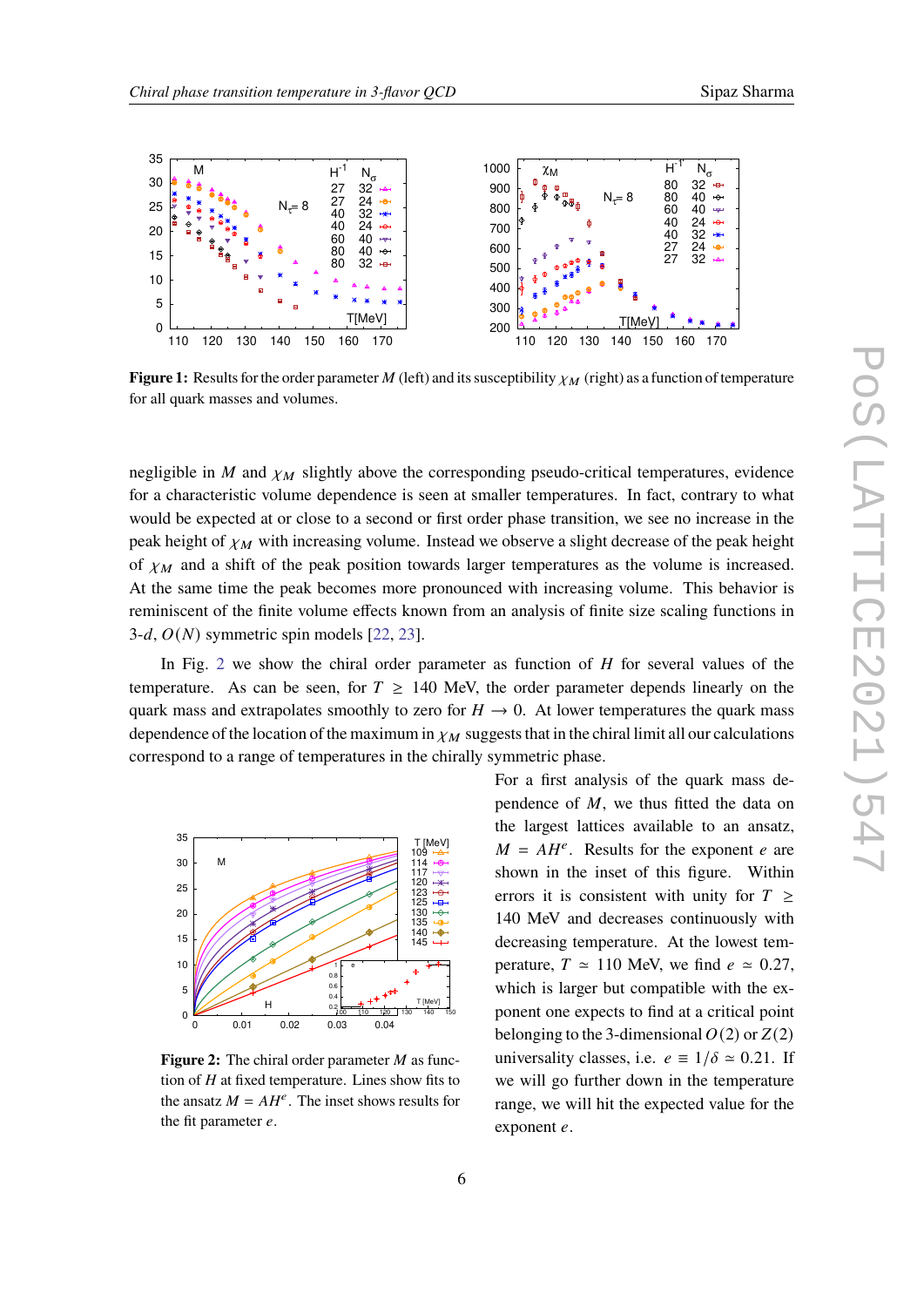### **6. Results**

We define the pseudo-critical temperature,  $T_{pc}(m_q, N_{\sigma})$ , on lattices with spatial extent  $N_{\sigma}$  as the location of the maximum of  $\chi_M$  for a given quark mass and volume. We also define  $T_{pc}(m_q)$ as the infinite volume pseudo-critical temperature for a given quark mass. As can be seen in Fig. [1,](#page-5-0)  $M(T, m_a, N_\sigma)$  and  $\chi_M(T, m_a, N_\sigma)$  show a sizeable volume dependence for all the quark masses and for temperatures  $T < T_{pc}(m_q)$ , and thus need to be treated carefully to arrive at results in the thermodynamic limit.. Above the pseudo-critical temperature this volume dependence is significantly weaker.

<span id="page-6-1"></span>

**Figure 3:** Finite Size Scaling fits to  $M<sub>X</sub>$  (left) and the ratio  $H<sub>XM</sub>/M$  (right) with (solid lines) and without (dotted lines) the largest quark mass ratio  $H = 1/27$ . The gray region has been left out of the fits. For ratio, shown is a fit as given in Eq. [9](#page-6-0) with a regular contribution linear in temperature ( $a_2 = 0$ ). The fit parameters are summarized in Tables III and IV of Ref [\[11\]](#page-9-2).

Fig [3](#page-6-1) (left) shows our fit results for  $M_{\chi}(T, m_q, N_{\sigma})$  fitted to the ansatz constructed from the difference of FSS functions as  $h^{1/\delta}$   $(f_{G,L}(z, z_L) - f_{\chi,L}(z, z_L))$ . Aside from the critical temperature in the chiral limit,  $T_c$ , a fit to this ansatz involves the three non-universal parameters,  $h_0$ ,  $z_0$  =  $h_0^{1/\beta\delta}$  $\int_0^{1/\beta \delta} /t_0, z_{L,0} = L_0 h_0^{\nu/\beta \delta}$  $\frac{\partial V}{\partial \theta}$ , which determine the overall amplitude of  $M_{\chi}$  and set the scale for the scaling variables  $z$  and  $z_L$ , respectively. We perform fits only for temperatures close to the expected chiral transition temperature, *i.e.* for temperatures below 121 MeV. The results of such fits in different fit ranges for the quark masses,  $H \in [0, H_{\text{max}}]$  are given in Tab III of [\[11\]](#page-9-2). For  $H_{\text{max}} = 1/27$  and 1/40,  $T_c$  values obtained from the FSS fits are 100(1) MeV and 97(1) MeV respectively.

Fig  $\overline{3}$  $\overline{3}$  $\overline{3}$  (right) shows our fit results for the ratio of the chiral susceptibility multiplied by H and the chiral order parameter which has been used in [\[25\]](#page-9-15) to determine the chiral phase transition temperature in (2+1)-flavor QCD,

<span id="page-6-0"></span>
$$
\frac{H\chi_M(T, m_q, N_{\sigma})}{M(T, m_q, N_{\sigma})} = \frac{f_{\chi,L}(z, z_L) + H^{1-1/\delta} f_{\text{reg}}(T)}{f_{G,L}(z, z_L) + H^{1-1/\delta} f_{\text{reg}}(T)}.
$$
\n(9)

Unlike  $M_{\chi}$ , this ratio is sensitive to regular contributions. However, the explicit dependence on the non-universal scale parameter  $h_0$  gets eliminated in this case. For the contributions of the regular term, we use a leading order Taylor expansion in the vicinity of the chiral transition temperature,  $T_c$ ,

<span id="page-6-2"></span>
$$
f_{\rm reg}(T) = a_0 + a_1 \frac{T - T_c}{T_c} + a_2 \left(\frac{T - T_c}{T_c}\right)^2 \tag{10}
$$

We perform a FSS analysis of the ratio given in Eq. [9.](#page-6-0) We again performed fits in different fit intervals  $H \in [0, H_{\text{max}}]$  and a small temperature interval,  $T \in [0, 121]$ MeV. In this temperature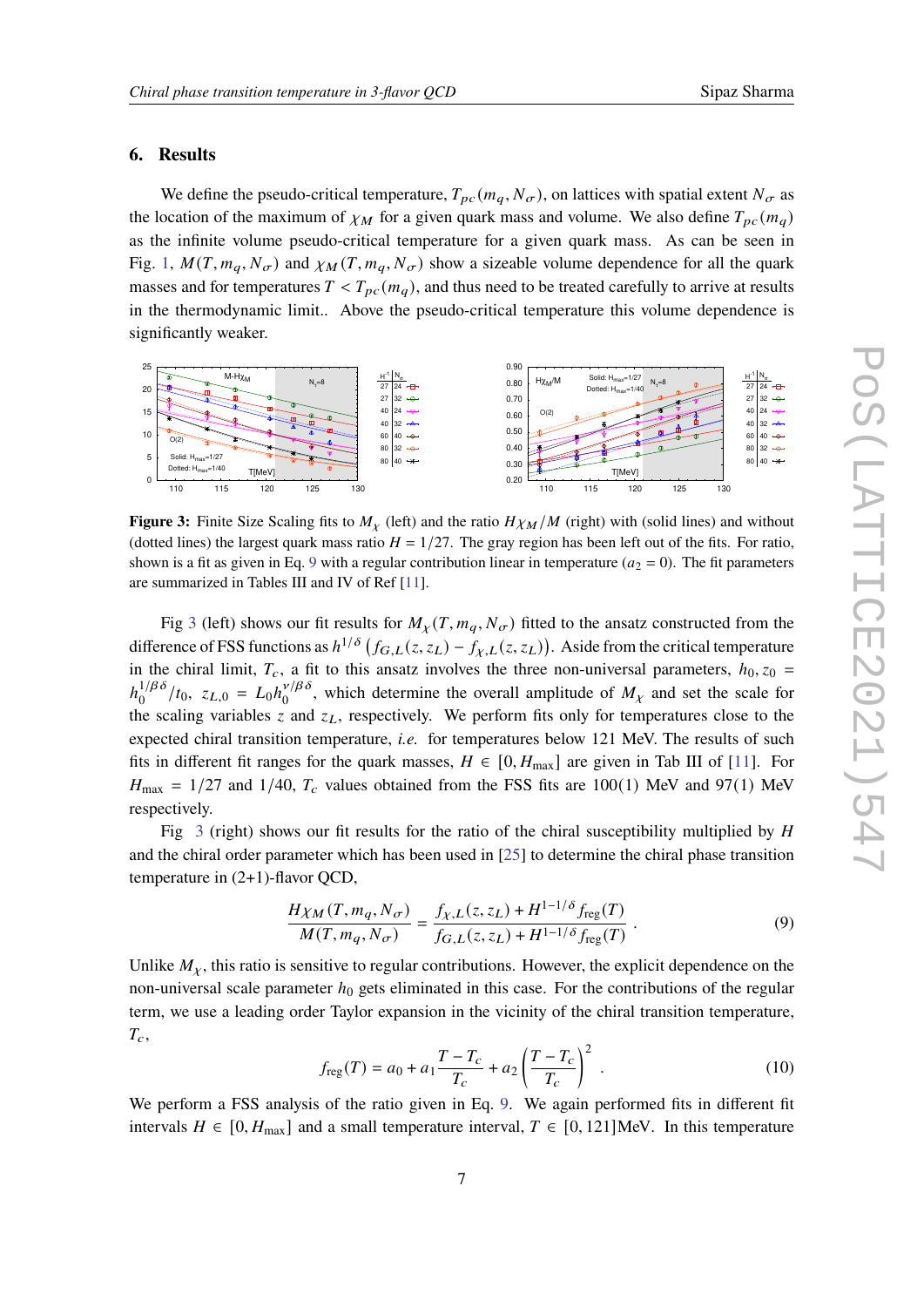interval it suffices to use a regular term, given by Eq. [10,](#page-6-2) with  $a_2 = 0$ . Results of these fits are summarized in the upper part of Tab. IV of Ref [\[11\]](#page-9-2) and are shown in Fig. [3](#page-6-1) (right) for the two cases  $H_{\text{max}} = 1/27$  and 1/40, with  $T_c$  values obtained from fitting being 101(2) MeV and 93(4) MeV respectively.



<span id="page-7-0"></span>**Figure 4:** Results for the peak location  $T_{pc}(m_q, N_\sigma)$  plotted versus the finite volume scaling variable  $(z_L/z_{L,0})^3$  =  $(N_{\tau}/(N_{\sigma}H^{\nu/\beta\delta}))^3$ . The data are plotted as points whereas the bands are the fit results for two different choices of the fit interval in  $H$ .

The chiral phase transition temperature,  $T_c$  can be determined from a finite size scaling analysis of the pseudo-critical temperature  $T_{pc}(m_q, N_{\sigma})$ , which can be obtained straightforwardly from our data for  $\chi_M(T, m_q, N_\sigma)$ . For the details of  $T_{pc}(m_q, N_{\sigma})$  extraction procedure comprising of bootstrap sampling and quadratic fits in the peak region - see Ref [\[11\]](#page-9-2). The resulting estimates for the finite-volume pseudo-critical temperatures for all available lattice sizes are given in Tab. VI of [\[11\]](#page-9-2). We present our results for  $T_{pc}(m_q, N_{\sigma})$  for all the quark masses and volumes in Fig. [4.](#page-7-0)

We fitted these data using the FSS scaling ansatz for  $T_{pc}$  deduced from the fact that the finite size scaling function  $f_{\chi,L}(z, z_L)$  peaks at a characteristic value  $z_p$  of the scaling variable, z. As pointed out earlier, it can be seen from Fig [1](#page-5-0) (right), that the peak position for a given quark mass exhibits volume dependence. Hence the ansatz,

$$
T_{pc}(m_q, N_{\sigma}) = T_c \left( 1 + \frac{z_p(z_L)}{z_0} H^{1/\beta \delta} \right) , \qquad (11)
$$

where  $z_p(0) = z_p$  gives the location of the maximum of the infinite volume  $O(2)$  scaling function  $f_{\chi}(z)$ , and  $z_{p}(z_{L})$  is a parameterization of the finite volume dependence of this peak location [\[24\]](#page-9-14),

$$
z_p(z_L) = z_p \left( 1 - 1.361(8) / z_L^{4.48(3)} \right) \,. \tag{12}
$$

This parameterization holds for  $z_L \leq 0.9$ . The resulting fits for the pseudo-critical temperatures are also shown in Fig. [4,](#page-7-0) again for the cases with and without including the largest quark mass,  $H = 1/27$ , with  $T_c$  values obtained from fitting being 102(2) MeV and 95(3) MeV respectively. Details of the fit parameters  $z_0$ ,  $z_{L0}$  obtained from these fits are given in Tab. VII of the Ref [\[11\]](#page-9-2).

The chiral phase transition temperature as well as the non-universal parameters obtained from the analysis of the pseudo-critical temperatures,  $M<sub>\chi</sub>$  and the ratio  $H\chi_M/M$  are in agreement within errors. We took into account the systematic differences in our fits resulting from changes of the fit range for  $H$  as well as the fit ansätze that include or leave out contributions from regular terms in the different observables we fitted. Averaging over all these fit results (see Fig 10 of Ref [\[11\]](#page-9-2)) for  $T_c$ , we obtain the following value for the chiral phase transition temperature in 3-flavor QCD on lattices with temporal extent  $N_{\tau} = 8$ ,

$$
T_c = 98^{+3}_{-6} \text{ MeV} \tag{13}
$$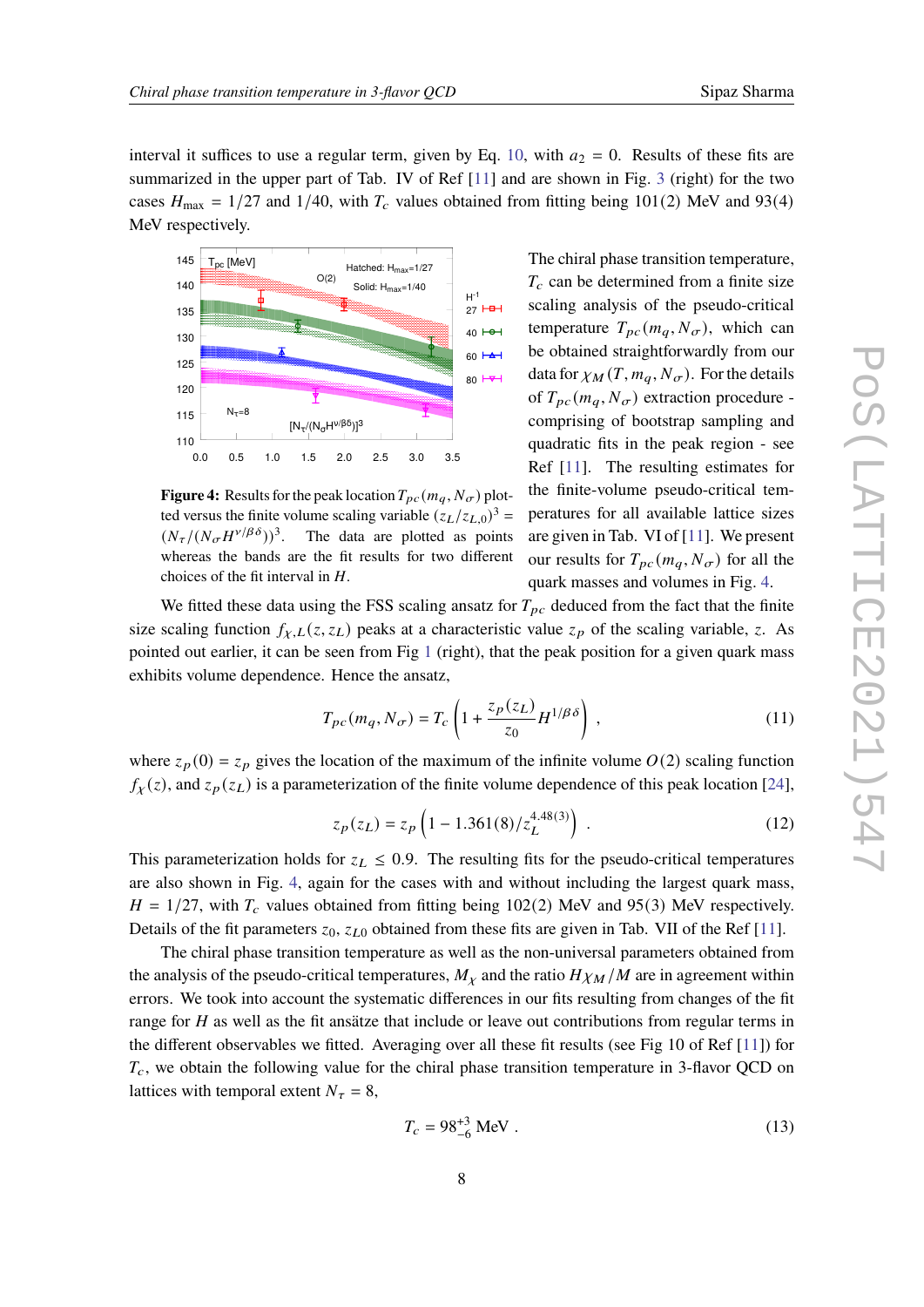#### **7. Conclusions**

In our analysis of the chiral phase transition in 3-flavor QCD, performed for finite values of the lattice spacing, corresponding to  $N_{\tau} = 8$ , for the range of quark masses corresponding in the continuum limit to light pseudoscalar Goldstone masses in the range 80 MeV  $\leq m_{\pi} \leq 140$  MeV, we find no direct evidence for a conjectured first order phase transition. In the transition region we observe pseudo-critical behavior with a finite volume dependence, which is consistent with the expected FSS behavior in the 3-d,  $O(2)$  universality class. For the chiral phase transition temperature at these non-vanishing values of the lattice spacing, we find  $T_c = 98^{+3}_{-6}$  MeV.

#### **Acknowledgements**

This work was supported by the Deutsche Forschungsgemeinschaft (DFG, German Research Foundation) - Project number 315477589-TRR 211 and the grant 283286 of the European Union. This research used awards of computer time made available through: (i) the GPU-cluster at the Centre for High Energy Physics of the Indian Institute of Science, Bangalore, India; (ii) the GPU-cluster at Bielefeld University, Germany; (iii) a PRACE grant at CINECA, Italy; (iv) the Gauss Center at NIC-Jülich, Germany. We thank the Bielefeld HPC.NRW team for their support.

#### **References**

- <span id="page-8-0"></span>[1] Robert D. Pisarski and Frank Wilczek. Remarks on the Chiral Phase Transition in Chromodynamics. *Phys. Rev.*, D29:338–341, 1984.
- <span id="page-8-1"></span>[2] Frank R. Brown, Frank P. Butler, Hong Chen, Norman H. Christ, Zhi-hua Dong, Wendy Schaffer, Leo I. Unger, and Alessandro Vaccarino. On the existence of a phase transition for QCD with three light quarks. *Phys. Rev. Lett.*, 65:2491–2494, 1990.
- <span id="page-8-2"></span>[3] F Karsch, E Laermann, and Ch Schmidt. The Chiral critical point in three-flavor QCD. *Phys. Lett. B*, 520:41–49, 2001.
- <span id="page-8-3"></span>[4] F. Karsch, C. R. Allton, S. Ejiri, S. J. Hands, O. Kaczmarek, E. Laermann, and C. Schmidt. Where is the chiral critical point in three flavor QCD? *Nucl. Phys. B Proc. Suppl.*, 129:614–616, 2004.
- <span id="page-8-4"></span>[5] A. Bazavov, H. T. Ding, P. Hegde, F. Karsch, E. Laermann, Swagato Mukherjee, P. Petreczky, and C. Schmidt. Chiral phase structure of three flavor QCD at vanishing baryon number density. *Phys. Rev.*, D95(7):074505, 2017.
- <span id="page-8-5"></span>[6] Yoshinobu Kuramashi, Yoshifumi Nakamura, Hiroshi Ohno, and Shinji Takeda. Nature of the phase transition for finite temperature  $N_f = 3$  QCD with nonperturbatively  $O(a)$  improved Wilson fermions at  $N_t = 12$ . *Phys. Rev. D*, 101(5):054509, 2020.
- <span id="page-8-6"></span>[7] Francesca Cuteri, Owe Philipsen, and Alessandro Sciarra. On the order of the QCD chiral phase transition for different numbers of quark flavours. 7 2021.
- <span id="page-8-7"></span>[8] Andrea Pelissetto, Antonio Tripodo, and Ettore Vicari. Landau-Ginzburg-Wilson approach to critical phenomena in the presence of gauge symmetries. *Phys. Rev. D*, 96(3):034505, 2017.